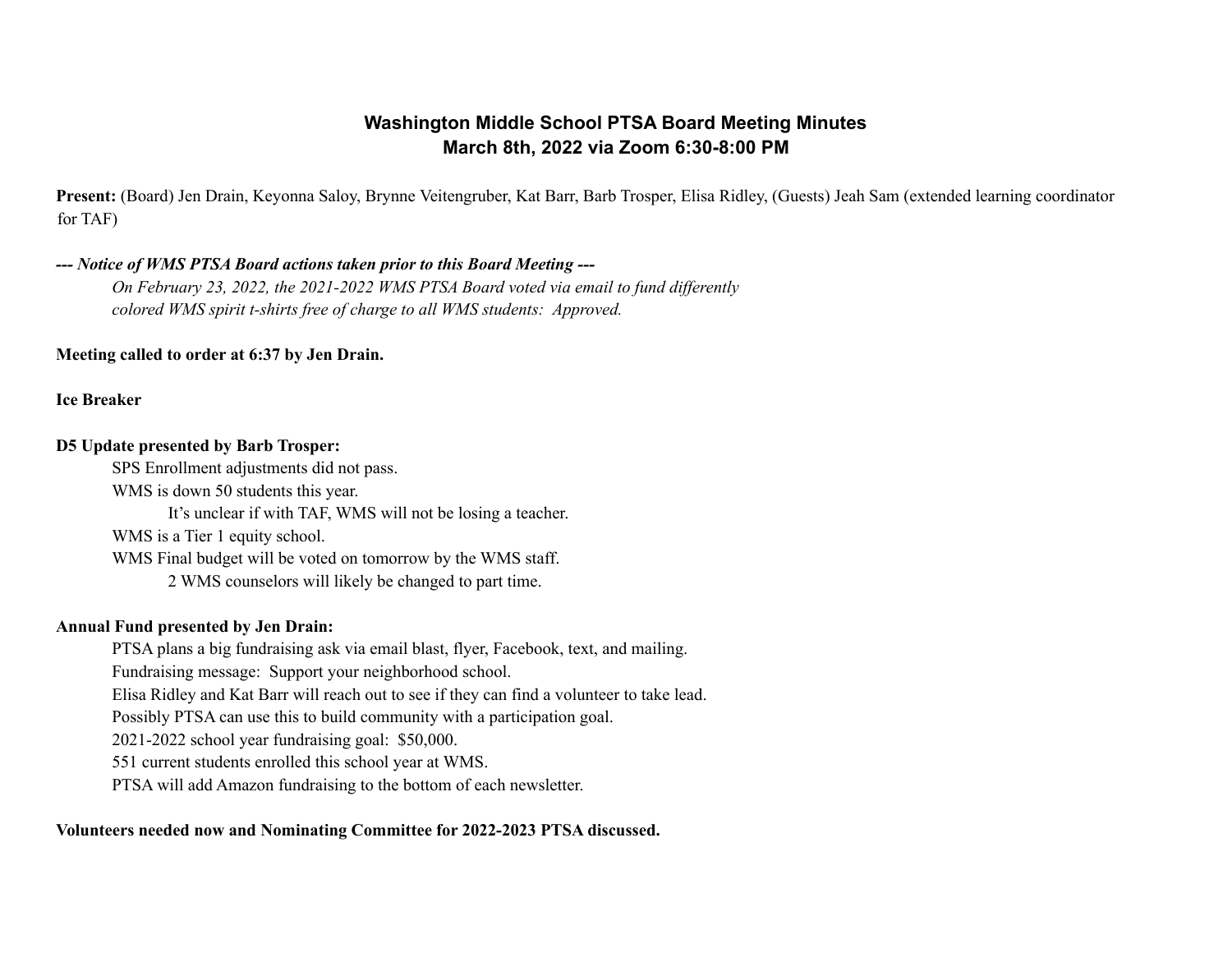PTSA plans to email families about volunteering with checkbox answers/mail chimp.

PTSA plans to send talking points poll to get list of people who are interested in getting information about volunteering.

#### **Upcoming Community Meeting Planning:**

J Veitengruber will present on CBT/DBT for families.

Flyer: Brynne Veitengruber will follow up with J Veitengruber and PTSA.

Elisa Ridley will check in with Band/music for a presenter/update.

Jeah Sam will follow up with TAF for updates, including STEM Expo.

Jen Drain will follow up with the translators.

Brynne Veitengruber will send slides to Jen Drain for interpreters prior to the meeting.

Goal: Invite all feeder schools by this weekend.

Other PTSA business to discuss at meeting:

Budget committee recruitment.

Nominating Committee recruitment.

#### **WMS disciplinary data discussed:**

Keyonna Saloy reached out to WMS administration and was unable to connect**,** she will reach out again.

Vivian Van Gelder, D5 Director, spoke with Assistant Principal Tran and the District, and there is a disconnect between the district and what is happening in the building. It is reported there is a small cohort of students affected by this at WMS.

### **Minutes from WMS General (Community) Meeting February 8 th , 2022 Approved:**

#### **WMS Budget presented by Kat Barr:**

Teachers have been asking how much money they have available to spend. Budget committee recruitment is happening now. Budget report [here.](https://acrobat.adobe.com/link/review?uri=urn:aaid:scds:US:80c4f108-dbd9-35ad-98b7-92c0865ccab9)

# **Advocacy update presented by Elisa Ridley:**

State funding of RNs and Counselors approved but, SPS was already funding. Funds can be moved towards retaining WMS staff. Second language supports passed.